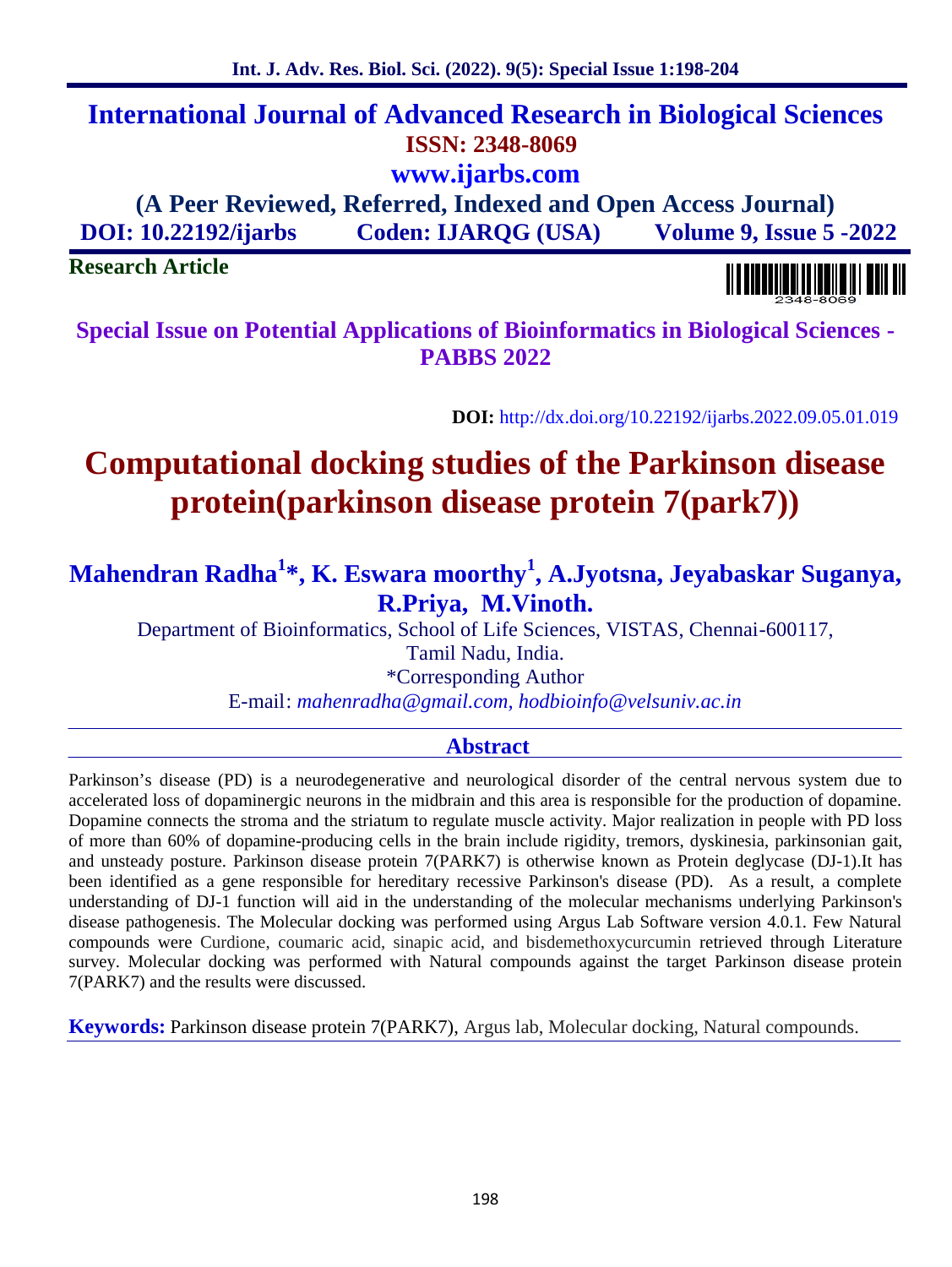#### **Introduction**

Parkinson's disease (PD) is a neurodegenerative and neurological disorder of the central nervous system due to accelerated loss of dopaminergic neurons in the midbrain and this area is accountable for the production of dopamine. Dopamine connects the stroma and the striatum to regulate muscle activity. PD(Parkinson Disease) is termed after Dr. James Parkinson; the surgeon first defined it as "tremor paralysis" in 1817. The incidence of Parkinson's disease increases with age, and in most European countries. The precise cause of loss of cell is unclear. Genetic and environmental influences include probable causes. Major manifestations in people with PD loss of more than 60% of dopamine-producing cells in the brain include rigidity, tremors, dyskinesia, parkinsonian gait, and unsteady posture.Although movement-related manifestations of PD are the main symptoms, gradual muscle function deterioration and continuing brain injury can guide to secondary symptoms dementia, memory loss, confusion, stress, anxiety, constipation, difficulty swallowing, depression, erectile dysfunction. PD is a condition that is often based on symptoms and signs. Observation of sustained response with the dopaminergic drug test (levodopa or dopamine agonist) is the most widely used diagnostically. Genetic markers are being tested to diagnose PD. A series of experiments have focused on the levels of cerebrospinal fluid proteins beta-amyloid and alpha-synuclein. $<sup>1</sup>$ </sup>

Curcuma longa (turmeric) is a rhizomatous herbaceous perennial plant in the Zingiberaceae family. It is also known as kasturimanjaland has been used in Siddha medicine for over a thousand years in Asia to treat a variety of ailments such as skin diseases, pulmonary issues, aches and pains, wounds, sprains, and gastrointestinal system issues. It has also been used to treat stomach and liver diseases and it has a high antimicrobial potential. A curcuminoid is the active ingredient in C. longa extract. C. longa extract is known to have anti-inflammatory, antioxidant, and anti depressant properties. Previous research has shown that C. longa extract is very effective against inflammation and Alzheimer's disease (Dose-dependent effect of Curcuma longa for Parkinson's disease treatment)<sup>2</sup>.

Parkinson disease protein 7(PARK7) is otherwise known as Protein deglycase (DJ-1). It has been identified as a gene responsible for hereditary recessive Parkinson's disease (PD). As a result, a complete understanding of DJ-1 function will aid in the understanding of the molecular mechanisms underlying Parkinson's disease pathogenesis. However, because various and sometimes contradictory, roles for DJ-1 have been reported, the molecular function of DJ-1 remains debatable. Several papers have recently suggested that DJ-1 family proteins are involved in aldehyde detoxification<sup>3.</sup>

# **Materials and Methods**

#### **Uniprot Database:**

The UniProt Knowledgebase (UniProtKB) is the central repository for functional protein information, with accurate, consistent, and rich annotation<sup>4</sup>. The FASTA sequence was obtained from the Uniprot database, and the Uniprot ID is Q99497.PDB ID was retrieved from Uniprot database.

#### **Protein Data Bank:**

The Protein Data Bank (PDB) is a database of atomic coordinates and other information about proteins and other important biological macromolecules<sup>5</sup>.PDB ID is 1P5F was retrieved from Uniprot Database and file download in PDB format.

#### **Pubchem Database:**

PubChem has one of the most comprehensive collections of publicly available chemical information. PubChem has quickly grown to become a key chemical information resource, serving scientific communities in a variety of fields such as cheminformatics, chemical biology, medicinal chemistry, and drug discovery<sup>6</sup>.To obtain the 2D structure of the phytochemical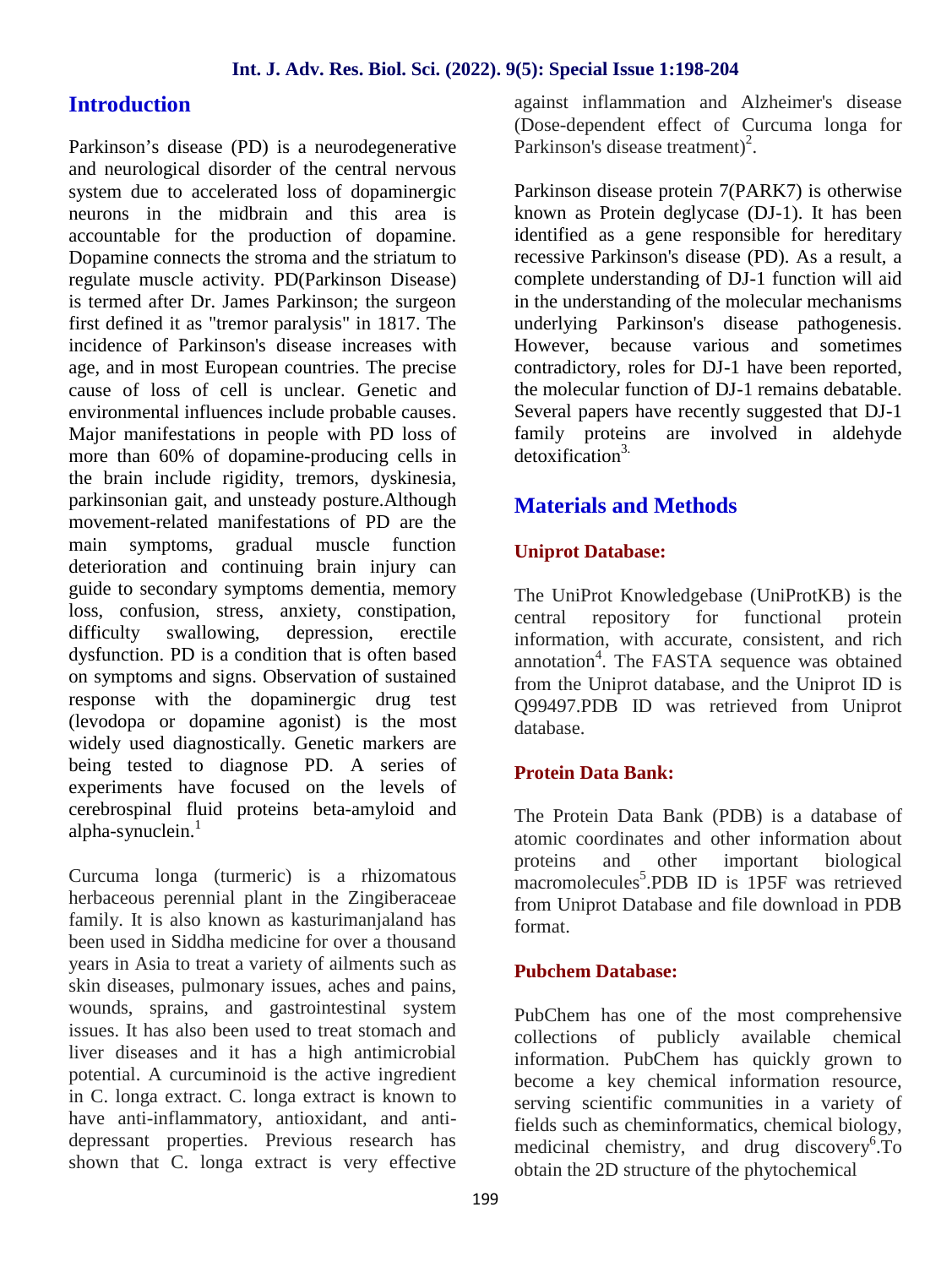compounds(Curdione,coumaric acid, sinapic acid, and bisdemethoxycurcumin)are download in SDF file format.

## **QED:**

Quantitative estimation of Drug-likeness is a drug-likeness index modelled using information available on marketed drugs. It is frequently used in current small-molecule drug development for computational approaches and to measure druglike characteristics<sup>7</sup>.The 2D structure was obtained from Pubchem Database and downloaded as SDF File Format and the Druglikeness of the Natural compounds were analyzed.

#### **Castp**:

Computed Atlsas of Surface Topography of protein (Castp) web service intends to give a thorough and detailed quantitative analysis of protein interior gaps and surface pockets, which are significant concave regions typically involved with binding processes<sup>8</sup>. This server is used for Active Site prediction of the protein and the PDB ID is 1P5F.

#### **Pymol:**

PyMOL, a crossplatform molecular graphics tool, is widely used for threedimensional (3D) visualisation of proteins, nucleic acids, small molecules, and electron transport chains<sup>9</sup>. Pymol is used to convert SDF file format to a MOL file format and also used for molecular visualization of the Ligand structure.

#### **Argus Lab:**

The primary computational technique used in the early stages of computer-aided drug discovery is molecular docking.The availability of free software for performing docking simulations of protein-ligand systems has resulted in an increase in the number of studies employing this technique<sup>10</sup>.Argus lab software was used for docking purpose and to calculate the binding energy of the given protein and compounds.

## **Results**

#### **Molecular Docking:**

Argus lab was used for molecular docking. Curdione<sup>1</sup>, coumaric acid<sup>1</sup>, sinapic acid<sup>1</sup>, and bisdemethoxycurcumin<sup>1</sup> were the natural compounds used for docking procedure and the binding energy of these compounds are given below in the Table 1 and the figures are given below.

#### **Table:1** Interaction of Parkinson disease protein 7 with Natural compound

| <b>Natural Compound</b> | <b>Binding energy Kcal/mol</b> |
|-------------------------|--------------------------------|
| curdione                | $-6.641$ Kcal/mol.             |
| coumaric acid           | -8.57661 Kcal/mol.             |
| sinapic acid            | $-6.89456$ Kcal/mol.           |
| bisdemethoxycurcumin    | $-12.9968$ Kcal/mol.           |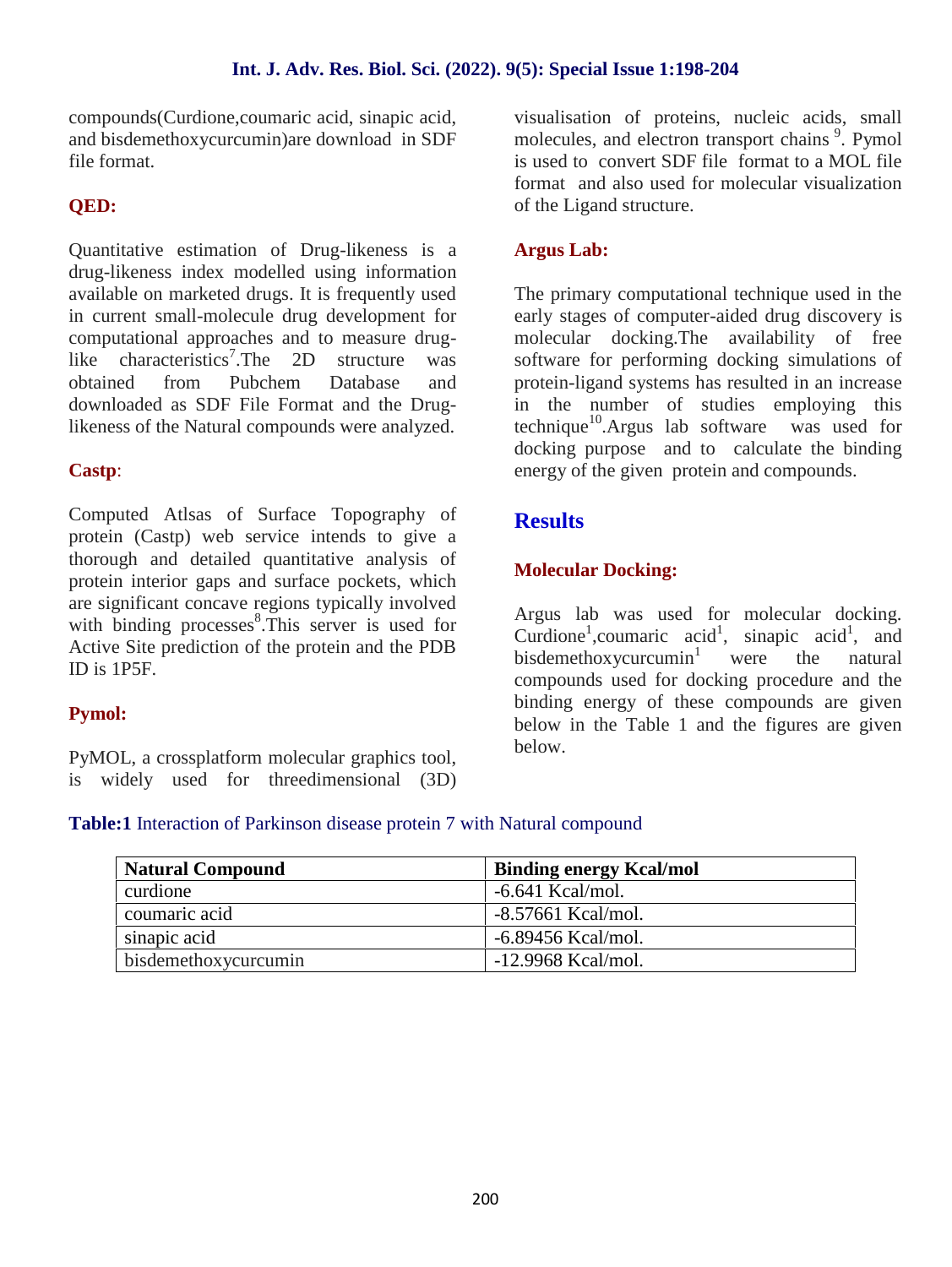



**Figure 2**: Interaction of PARK7 with coumaric acid is binding energy -8.57661 Kcal/mol.



Generation 960 best pose - -8.29222 ave - 9.15533e+009 mean: 9.15533e+009 std. dev fitness: 6.4086e+010<br>
Generation 1000 best pose - -8.29413 ave pop fitness - 160.218 mean: 31554.8 std. dev. fitness: 171785<br>
Clustering th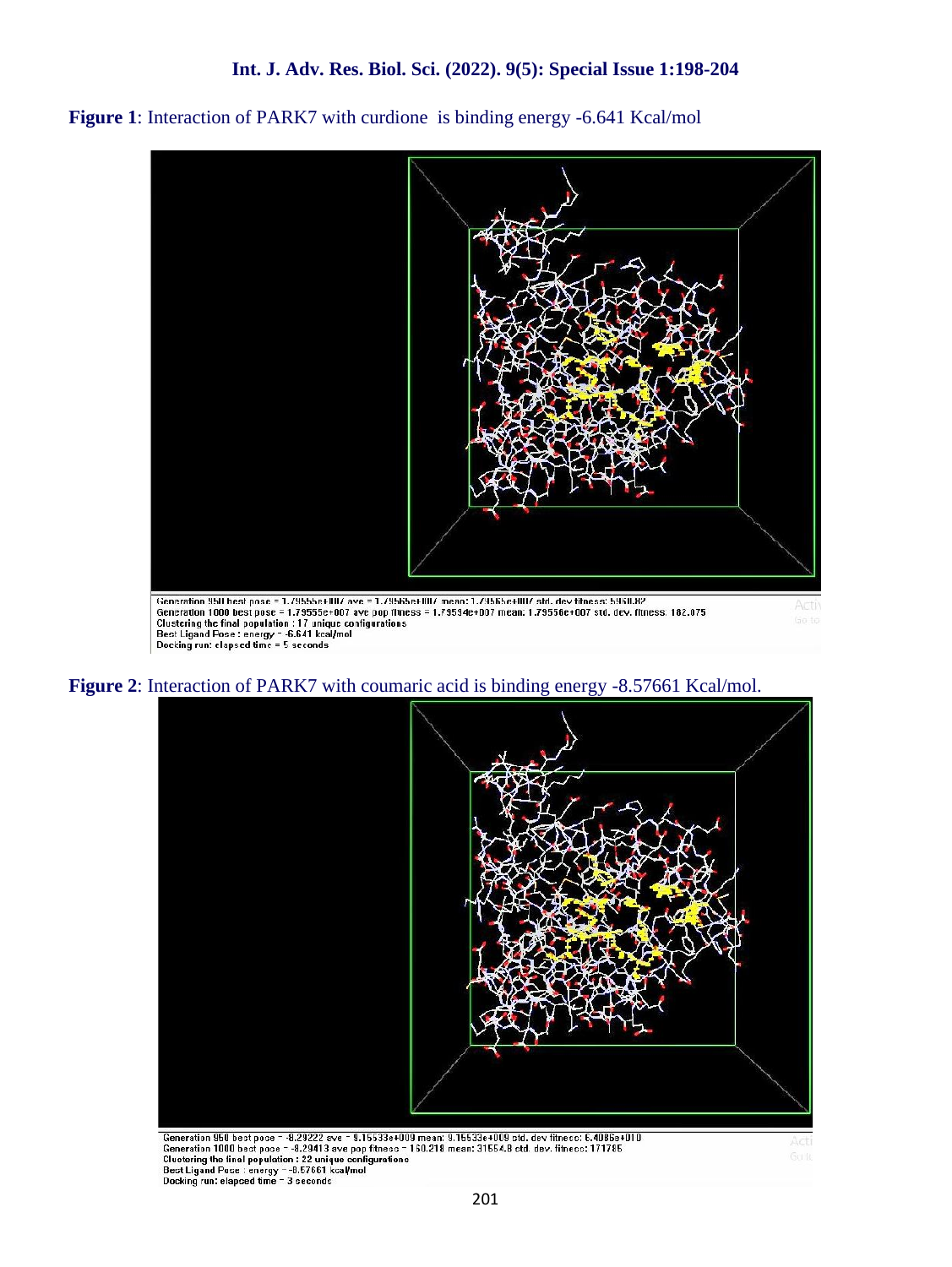



**Figure 4:** Interaction of PARK7 with bisdemethoxycurcumin compound is binding energy -12.9968 Kcal/mol.

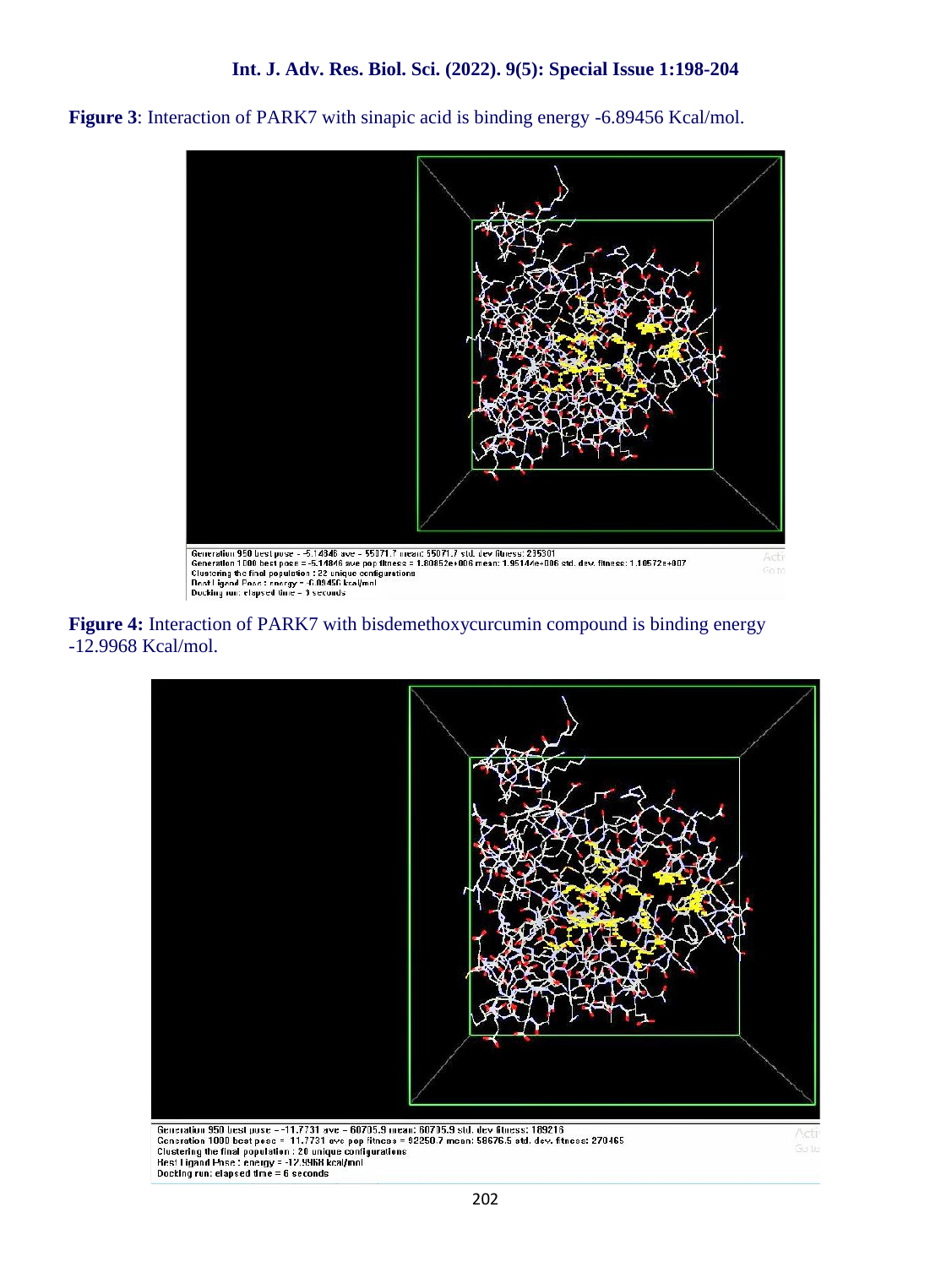# **Discussion**

Parkinson disease is a neurological ailment that produces involuntary movements such as shaking, stiffness, and balance and coordination problems .Using Argus lab, Molecular Docking was performed for the Parkinson disease protein 7 with phytochemical compounds. The best binding interaction of the protein PARK7 with the bisdemethoxycurcumin compound was predicted to have the best binding energy -12.9968 Kcal/mol.

# **Conclusion**

Parkinson disease protein 7(PARK7) is otherwise known as Protein deglycase (DJ-1).It has been identified as a gene responsible for hereditary recessive Parkinson's disease (PD). As a result, a complete understanding of DJ-1 function will aid in the understanding of the molecular mechanisms underlying Parkinson's disease pathogenesis. Few Natural compounds were docked with the 5. Parkinson disease protein 7(PARK7) and the bisdemethoxycurcumin compound was predicted to have the best binding energy -12.9968 Kcal/mol which may be considered and used for further invitro studies.

# **Conflict of interest:**

The authors declare they have no competing interests.

# **Acknowledgments**

We acknowledge Vels Institute of Science, Technology and Advanced Studies (VISTAS) for providing us with required infrastructure and support system needed.

#### **Abbreviations:**

**UniProt**: Knowledgebase (UniProtKB). **PDB**:Protein data bank. **QED**:Quantitative estimation of Drug-likeness **Castp**:ComputedAtlsas of Surface Topography of protein

#### **References**

- 1. DeMaagd, G., & Philip, A. (2015). Parkinson's Disease and Its Management: Part 1: Disease Entity, Risk Factors, Pathophysiology, Clinical Presentation, and Diagnosis. *P &T : a peer-reviewed journal for formulary management*, *40*(8), 504–532.
- 2. A. jothilinsubitsha, sofiakhanam, and snehasabu. (2021-June-11). Plants as a promising source for the treatment of parkinson disease: a systemic review.;5(4):158–166
- 3. Ross Gibson, Sanika P. Dalvi, Prasad S. Dalvi,2021,DJ-1 and Parkinson's disease,BrainDisorders,Volume 3
- The UniProt Consortium, UniProt: a worldwide hub of protein knowledge, *Nucleic Acids Research*, Volume 47, Issue D1, 08 January 2019, Pages D506–D515
- Feng, H.B.J.W.Z. and Weissig, G.G.T.B.H., IN Shindyalov PE Bourne (2000). *Nucleic Acids Res*, *28*, pp.235- 242.
- 6. Kim, S., Thiessen, P. A., Bolton, E. E., Chen, J., Fu, G., Gindulyte, A., Han, L., He, J., He, S., Shoemaker, B. A., Wang, J., Yu, B., Zhang, J., & Bryant, S. H. (2016). PubChem Substance and Compound databases. *Nucleic acids research*, *44*(D1), D1202–D1213.
- 7. Bickerton, G. R., Paolini, G. V., Besnard, J., Muresan, S., & Hopkins, A. L. (2012). Quantifying the chemical beauty of drugs. *Nature chemistry*, *4*(2), 90–98.
- 8. Wei Tian, Chang Chen, Xue Lei, Jieling Zhao, Jie Liang, CASTp 3.0: computed atlas of surface topography of proteins, *Nucleic Acids Research*, Volume 46, Issue W1, 2 July 2018, Pages W363– W367
- 9. Yuan, S., Chan, H.S. and Hu, Z., 2017. Using PyMOL as a platform for computational drug design. *Wiley Interdisciplinary Reviews: Computational Molecular Science*, *7*(2), p.e1298.